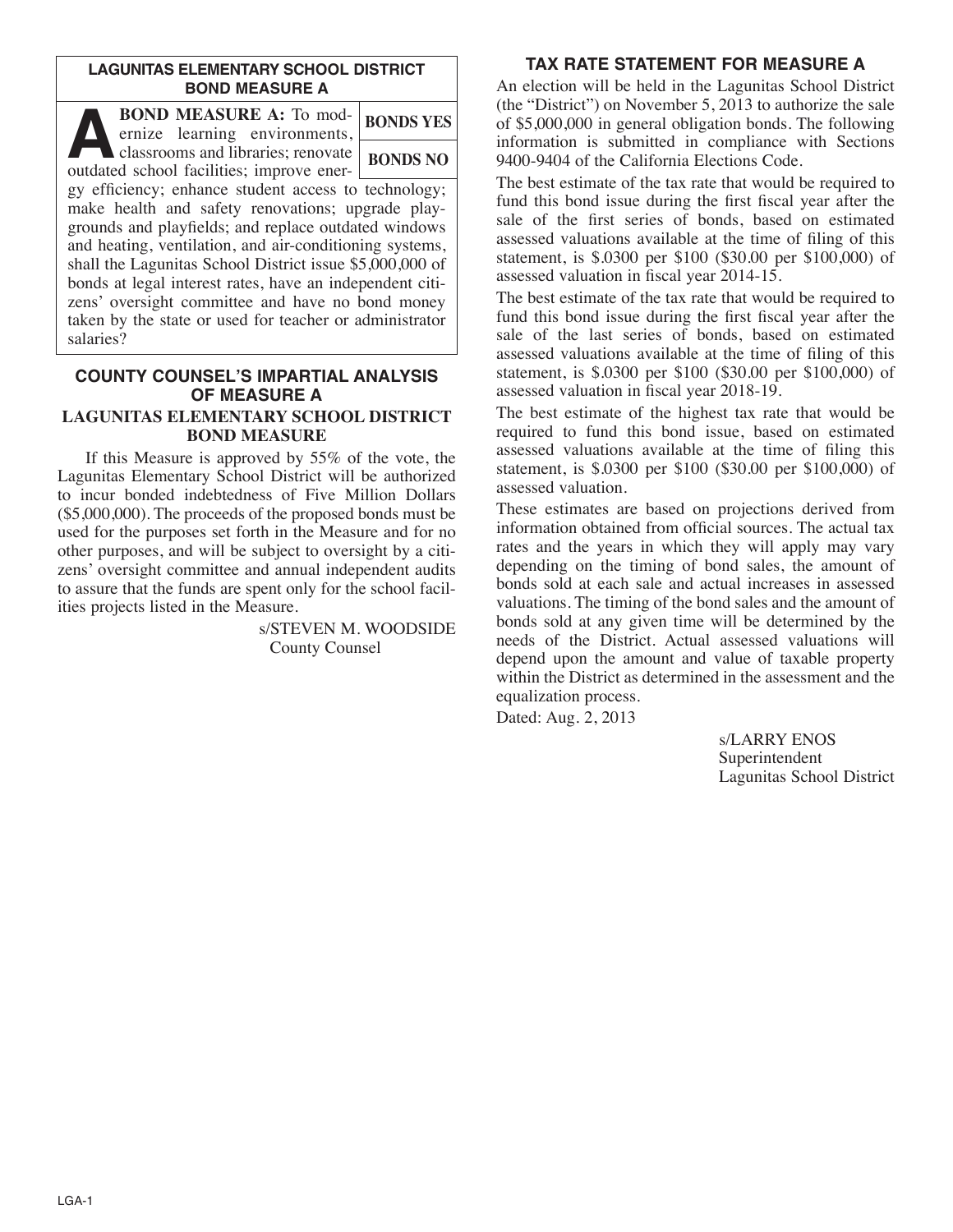# **ARGUMENT IN FAVOR OF MEASURE A**

## **Lagunitas School District**

Everyone knows the importance and value of having quality schools. From higher achieving students, to greater neighborhood safety and improved property values, quality schools make a difference. While our teachers and staff do their best in educating our children, many classrooms and school facilities at the Lagunitas School District are outdated and inadequate to provide students with the facilities they need to succeed. This is why our children need your **YES vote on Measure A!**

Although our schools have been well maintained over the years, aging classrooms and facilities must be upgraded since many do not meet 21st century standards. Many of the buildings our children use are between 30-50 years old! Measure A would allow the District to improve our schools and the quality of education provided to local students. By investing in our schools, we can meet today's safety, technological, and educational standards and better our community.

## **If passed, Measure A will provide funding to make facility improvements at Lagunitas and San Geronimo Elementary Schools including:**

- Improving student access to computers and modern technology
- Making health, safety, and handicapped accessibility improvements
- Modernizing outdated classrooms, restrooms, and school facilities
- Improving playgrounds and playfields
- Making energy-efficient improvements to reduce utility costs.

## **Measure A makes financial sense and protects taxpayers.**

- All funds must be spent locally and cannot be taken by the State.
- By law, spending must be reviewed and annually audited by an independent citizens' oversight committee.
- Funds can only be spent to improve local elementary schools, not for teacher or administrator salaries.

Measure A upgrades and renovates old and inadequate school facilities, improves the education of local children, and maintains the quality of our communities. That's something we can all support. Please join us and VOTE YES ON MEASURE A!

s/REEDE STOCKTON

s/JASPER THELIN Teacher s/THELMA WEISS s/JOHN G. BECKELEY s/MARY ANNE KOLANOSKI

## **NO ARGUMENT AGAINST MEASURE A WAS SUBMITTED.**

# **FULL TEXT OF MEASURE A**

**RESOLUTION OF THE BOARD OF TRUSTEES OF THE LAGUNITAS SCHOOL DISTRICT OR-DERING AN ELECTION TO AUTHORIZE THE ISSUANCE OF SCHOOL BONDS, ESTABLISHING SPECIFICATIONS OF THE ELECTION ORDER, AND REQUESTING CONSOLIDATION WITH OTHER ELECTIONS OCCURRING ON NOVEM-BER 5, 2013**

- WHEREAS, in the judgment of the Board of Trustees (the "Board") of the Lagunitas School District (the "District"), it is advisable to call an election to submit to the electors of the District the question whether bonds of the District shall be issued and sold for the purpose of raising money for the acquisition or improvement of real property, and the furnishing and equipping of school facilities; and
- WHEREAS, as a result of the approval of Proposition 39 on November 7, 2000, Article XIII A, Section 1, paragraph (b), of the California Constitution ("Article XIII A") provides an exception to the limit on *ad valorem* property taxes on real property for bonded indebtedness incurred by a school district approved by 55 percent of the voters of the district voting on the proposition; and
- WHEREAS, the Board is specifically authorized, upon approval by a two-thirds vote of the Board, to pursue the authorization and issuance of bonds by a fifty-five percent (55%) vote of the electorate on the question whether bonds of the District shall be issued and sold for specified purposes, pursuant to Education Code Section 15264 *et seq.* (the "Act": and
- WHEREAS, pursuant to the California Elections Code, it is appropriate for the Board to request consolidation of the election with any and all other elections to be held on Tuesday, November 5, 2013, and to request the Marin County Registrar of Voters to perform certain election services for the District; and

NOW, THEREFORE, BE IT RESOLVED, by the Board of Trustees of the Lagunitas School District the following:

**Section 1. Call for Election.** The Board hereby orders an election and submits to the electors of the District the question of whether general obligation bonds of the District shall be issued and sold in the maximum principal amount of \$5,000,000 for the purpose of raising money to finance school facilities and property of the District, and paying costs incident thereto, as set forth more fully in the ballot proposition approved pursuant to Section 3. This Resolution constitutes the order of the District to call such election.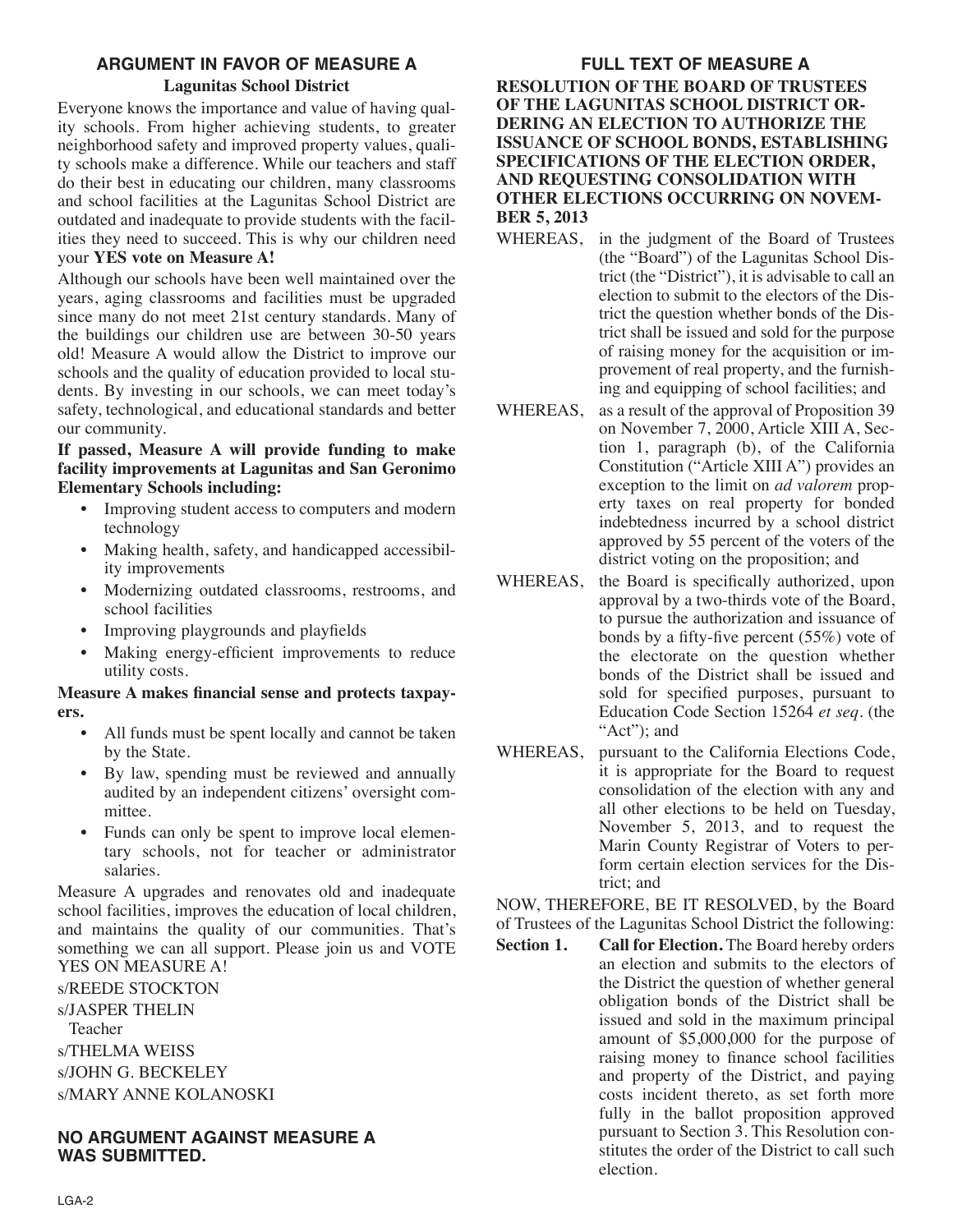- **Section 2. Election Date.** The date of the election shall be November 5, 2013, and the election shall be held solely within the boundaries of the District.
- **Section 3. Purpose of Election; Ballot Proposition.** The purpose of the election shall be for the voters in the District to vote on a proposition, a full copy of which is attached hereto and marked Exhibit A, containing the question of whether the District shall issue the Bonds for the purpose stated therein, together with the accountability requirements of Article XIII A and Government Code Section 53410 and the requirements of Section 15272 of the Act. The Marin County Registrar of Voters (the "County Registrar") is requested to print the Full Text of Measure contained on Exhibit A, including Exhibit A-1 in the sample ballot pamphlet. As required by Elections Code Section 13247, the abbreviated form of the measure to appear on the ballot is attached hereto and marked as Exhibit B. The Superintendent or his designee is hereby authorized and directed to make any changes to the text of the proposition or this resolution as required to conform to any requirements of Article XIII A, the Act, or the Marin County Registrar of Voters.
- **Section 4. Authority for Election.** The authority for ordering the election is contained in Section 15264 *et. seq*. of the Education Code and Section I, paragraph (b), subsection (3), of Article XIII A. The authority for the specification of this election order is contained in Section 5322 of the Education Code.
- **Section 5. School Facilities Projects.** As required by Article XIII A, the Board hereby certifies that it has evaluated safety, class size reduction, enrollment growth, and information technology needs in developing the list of school facilities projects set forth on Exhibit A-1.
- **Section 6. Covenants of the Board upon Approval of the Bonds by the Electorate**. As required by Article XIII, Section 15278 of the Act, and Government Code Section 53410, in the event 55 percent of the voters voting in the District approve of the Bonds, the Board shall:
	- 1. conduct an annual, independent performance audit to ensure that the funds have been expended only on the projects listed in Exhibit A-1;
	- 2. conduct an annual, independent financial audit of the proceeds from the sale of the Bonds until all of those proceeds have been expended for the school facilities projects listed in Exhibit A-1;
- 3. establish and appoint members to an independent citizens' oversight committee in accordance with Sections 15278, 15280, and 15282 of the Act;
- 4. apply the bond proceeds only to the specific purposes stated in the ballot proposition;
- 5. cause creation of accounts into which bond proceeds shall be deposited; and
- 6. cause the preparation of an annual report pursuant to Government Code Sections 53410 and 53411.
- **Section 7. Delivery of this Resolution.** The Clerk of the Board is hereby directed to send a copy of this Resolution to the Marin County Superintendent of Schools, the County Registrar and the Marin County Clerk of the Board of Supervisors.
- **Section 8. Consolidation of Election.** The County Registrar and the Marin County Board of Supervisors are hereby requested to consolidate the election ordered hereby with any and all other elections to be held on November 5, 2013, within the District.
- **Section 9. Ballot Arguments; Tax Rate Statement.** Any and all members of this Board are hereby authorized to act as an author of any ballot argument prepared in connection with the election, including a rebuttal argument. The Superintendent, President of the Board, or their designees, are hereby authorized to execute any Tax Rate Statement or other document and to perform all acts necessary to place the bond measure on the ballot.
- **Section 10. Elections Code.** Pursuant to Section 5303 of the Education Code and Section 10002 of the Elections Code, the Board of Supervisors of Marin County, is requested to permit the Registrar of Voters to render all services specified by Section 10418 of the Elections Code relating to the election, for which services the District agrees to reimburse Marin County in full upon presentation of a bill, such services to include the mailing of the sample ballot and tax rate statement (described in Section 9401 of the Elections Code).
- **Section 11. Agreement.** The Superintendent is authorized and directed to execute the agreements on file with Jones Hall, A Professional Law Corporation, which firm is appointed hereby to perform bond and disclosure counsel services in regard to the Bonds, and Isom Advisors, a Division of Urban Futures Inc. which firm is appointed to perform financial advisory services in regard to the Bonds.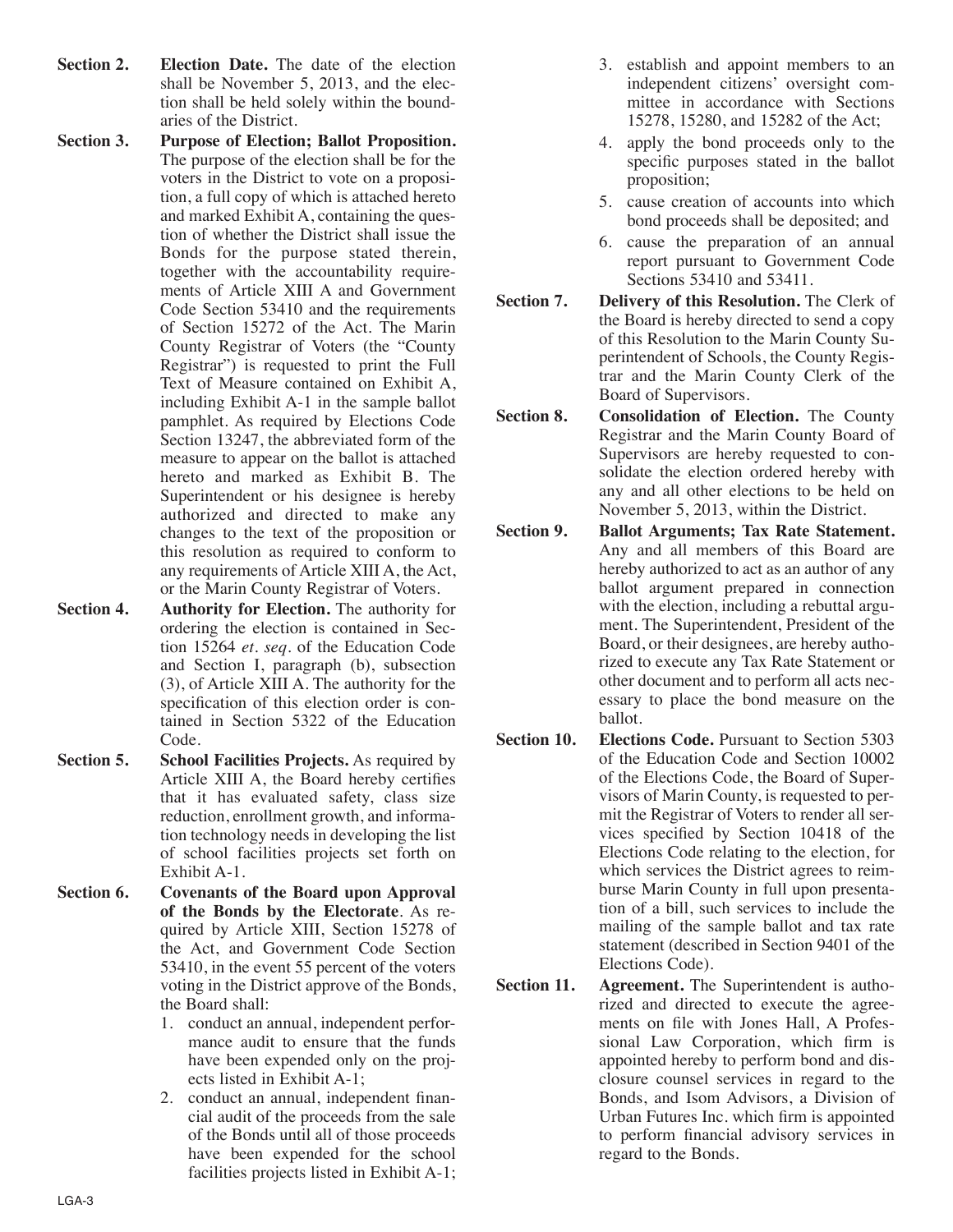**Section 12. Effective Date.** This resolution shall take effect on and after its adoption.

PASSED AND ADOPTED by the Board of Trustees of the Lagunitas School District the 18th day of April, 2013.

> s/CHRISTOPHER SABEC Clerk

# **EXHIBIT A BALLOT MEASURE FULL TEXT OF MEASURE**

This proposition may be known and referred to as the Lagunitas School District General Obligation Bond of 2013, or Measure A.

## BOND AUTHORIZATION

 By approval of this proposition by at least 55% of the registered voters voting on the proposition, the Lagunitas School District (the "District") shall be authorized to issue and sell bonds of up to \$5,000,000 in aggregate principal amount to provide financing for the specific school facilities projects listed in the Bond Project List below, and in order to qualify to receive State matching grant funds, subject to all of the accountability safeguards specified below.

## ACCOUNTABILITY SAFEGUARDS

 The provisions in this section are specifically included in this proposition in order that the District's voters and taxpayers may be assured that their money will be spent wisely to address specific facilities needs of the District, all in compliance with the requirements of Article XIII A, Section 1(b)(3) of the State Constitution, and the Strict Accountability in Local School Construction Bonds Act of 2000 (codified at Education Code Sections 15264 and following).

 Evaluation of Needs. The Board of Trustees hereby certifies that it has evaluated safety, class size reduction and information technology needs in developing the Bond Project List.

 Limitation on Use of Bond Proceeds. The State of California does not have the power to take locally approved school district bond funds for any State purposes. The Constitution allows proceeds from the sale of bonds authorized by this proposition to be used only for the construction, reconstruction, rehabilitation, or replacement of school facilities listed in this proposition, including the furnishing and equipping of school facilities, or the acquisition or lease of real property for school facilities, and not for any other purpose, including teacher and administrator salaries and other school operating expenses. Proceeds of the bonds may be used to pay or reimburse the District for the cost of District staff only when performing work on or necessary and incidental to the bond projects.

 Independent Citizens' Oversight Committee. The Board of Trustees shall establish an independent Citizens' Oversight Committee (pursuant to Education Code Section 15278 and following), to ensure bond proceeds are spent only for the school facilities projects listed in the Bond Project List. The committee shall be established within 60 days of the date on which the Board of Trustees enters the election results on its minutes.

 Annual Performance Audits. The Board of Trustees shall conduct an annual, independent performance audit to ensure that the bond proceeds have been expended only on the school facilities projects listed in the Bond Project List.

 Annual Financial Audits. The Board of Trustees shall conduct an annual, independent financial audit of the bond proceeds (which shall be separate from the District's regular annual financial audit) until all of those proceeds have been spent for the school facilities projects listed in the Bond Project List.

 Special Bond Proceeds Account; Annual Report to Board. Upon approval of this proposition and the sale of any bonds approved, the Board of Trustees shall take actions necessary pursuant to Government Code Section 53410 and following to establish an account in which proceeds of the sale of bonds will be deposited. As long as any proceeds of the bonds remain unexpended, the Superintendent or the Business Manager of the District (or such other employee as may perform substantially similar duties) shall cause a report to be filed with the Board no later than December 31 of each year, commencing December 31, 2013, stating (1) the amount of bond proceeds received and expended in that year, and (2) the status of any project funded or to be funded from bond proceeds. The report may relate to the calendar year, fiscal year, or other appropriate annual period as such officer shall determine, and may be incorporated into the annual budget, audit, or other appropriate routine report to the Board.

## FURTHER SPECIFICATIONS

 Specific Purposes. All of the purposes enumerated in this proposition shall be united and voted upon as one single proposition, pursuant to Education Code Section 15100, and shall constitute the specific purposes of the bonds, and proceeds of the bonds shall be spent only for such purposes, pursuant to Government Code Section 53410.

Joint Use. The District may enter into agreements with the County of Marin or other public agencies or nonprofit organizations for joint use of school facilities financed with the proceeds of the bonds in accordance with Education Code Section 17077.42 (or any successor provision). The District may seek State grant funds for eligible joint-use projects as permitted by law, and this proposition hereby specifies and acknowledges that bond funds will or may be used to fund all or a portion of the local share for any eligible joint-use projects identified in the Bond Project List or as otherwise permitted by California State regulations, as the Board of Trustees shall determine.

Rate of Interest. The bonds shall bear interest at a rate per annum not exceeding the statutory maximum, payable at the time or times permitted by law.

 Term of Bonds. The number of years the whole or any part of the bonds are to run shall not exceed the legal limit, though this shall not preclude bonds from being sold which mature prior to the legal limit.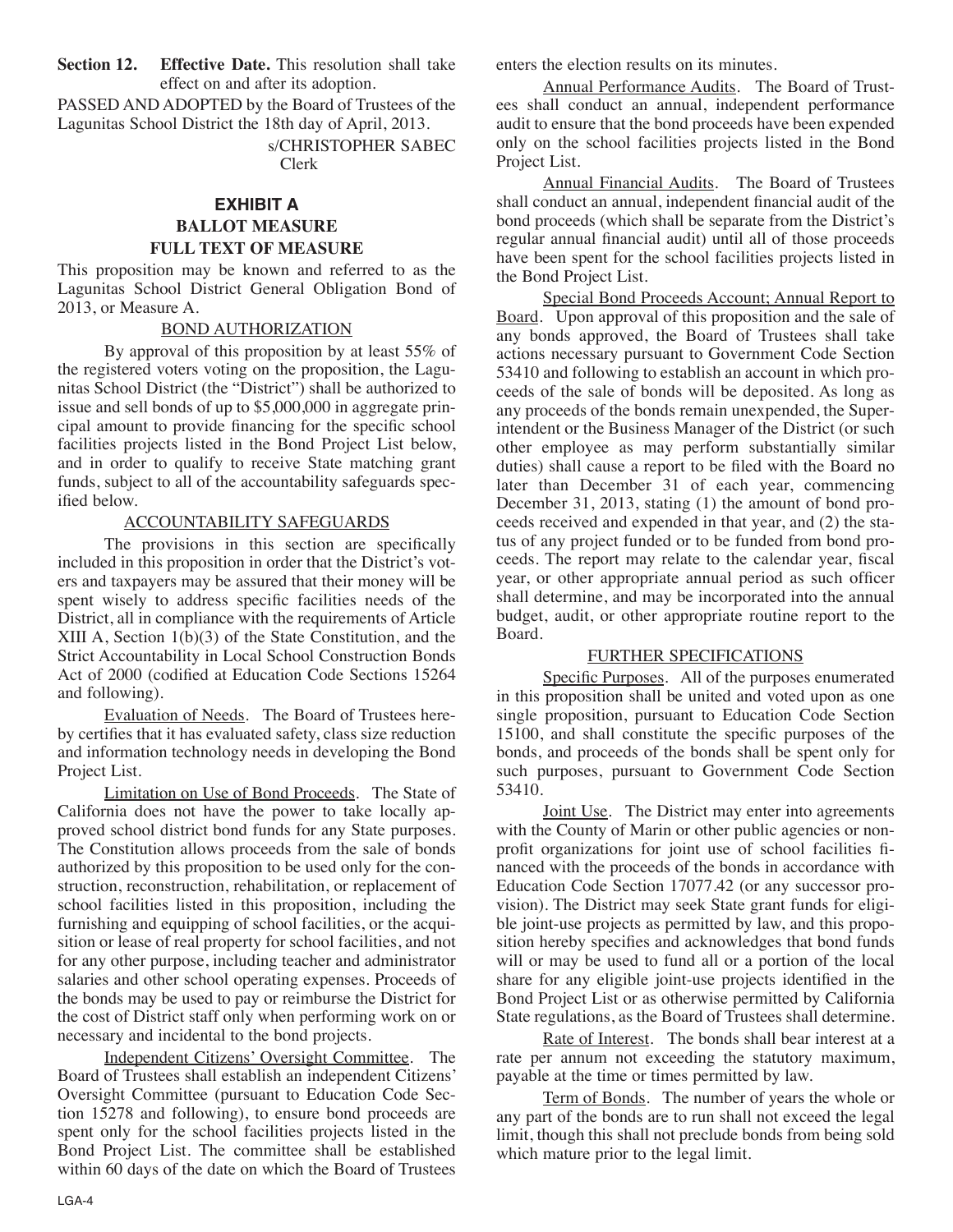## BOND PROJECT LIST

 The Bond Project List below describes the specific projects the Lagunitas School District proposes to finance with proceeds of the bonds. Listed projects will be completed as needed at a particular school site according to Board-established priorities, and the order in which such projects appear on the Bond Project List is not an indication of priority for funding or completion. The final cost of each project will be determined as plans are finalized, construction bids are awarded, and projects are completed. Certain construction funds expected from non-bond sources, including State grant funds for eligible projects, have not yet been secured. Until all project costs and funding sources are known, the Board of Trustees cannot determine the amount of bond proceeds available to be spent on each project, nor guarantee that the bonds will provide sufficient funds to allow completion of all listed projects. Completion of some projects may be subject to further government approvals by State officials and boards, to local environmental review, and to input from the public. For these reasons, inclusion of a project on the Bond Project List is not a guarantee that the project will be funded or completed. The Board of Trustees may make changes to the Bond Project List in the future consistent with the projects specified in the proposition.

 Unless otherwise noted, the projects in the Bond Project List are authorized to be completed at each or any of the District's sites, as shall be approved by the Board of Trustees:

Improve and Enhance Student Instructional Spaces

- Renovate, repair, construct and/or upgrade school facilities, including classrooms and outdoor educational spaces.
- Improve technology infrastructure, including, wiring upgrades, acquiring computers, audio-visual equipment, and other electronic equipment.
- Construct, reconstruct and rehabilitate playgrounds and playfields in accordance with Federal and State mandated safety regulations.
- Upgrade, renovate, and equip science instructional facilities, multipurpose rooms and community use facilities, food service facilities, library/media centers, and other school facilities.
- Enhanced facilities for performing arts. Improve Health and Safety
- Federal and State mandated Americans with Disabilities Act (ADA) accessibility upgrades including site access, parking, staff and student restrooms, relocation of some existing electrical devices, drinking fountains, playground equipment, walkways, etc.
- Improve fire safety and life safety systems, including alarms, smoke/fire detection systems, and sprinklers.
- Improve campus security.
- Improve student and traffic safety through the repair, reconfiguration of parking and vehicle access to school sites, including off-street parking

areas, pickup/drop-off areas, ingress/egress, and signage.

Repair, replace and/or upgrade paved surfaces, turf, and other grounds to eliminate safety hazards and improve outside instructional areas.

Improve Energy Efficiency

- Improve energy efficiency, including repairing or replacing outdated heating, ventilation and air conditioning systems
- Install solar energy systems
- Replacing outdated lighting, windows, window coverings, etc.
- Retrofit existing facilities with energy saving improvements such as upgraded insulation, efficient lighting, energy management systems and climate control.

 Facility Repair and Enhancements for Students and Community

- Construct, repair, replace or modify roofs.
- Repair, replace or upgrade deteriorating plumbing, piping, drainage, irrigation and sewer systems, including water supply, meters, water heating systems, wastewater systems, plumbing and fixtures.
- Repair, modify, upgrade or reconstruct structural elements of existing campus structures.
- Refinish the exterior finishes of school buildings, including stucco, wood and metal trims, framing and siding, and painting.
- Replace existing wiring systems to meet current electrical and accessibility codes and increased capacity.
- Abate and remove hazardous materials identified prior or during construction.
- Address unforeseen conditions revealed by construction/modernization (including plumbing or gas line breaks, dry rot, seismic, structural, etc.).
- Repair, replace, modify or construct site improvements, paths, sidewalks and walkways, canopies, exterior shade structures, landscaping improvements, irrigation and drainage, and retaining walls.
- Renovate and construct necessary storage spaces.

 Each project listed is assumed to include its share of costs of the election and bond issuance and other construction-related costs, such as construction management, architectural, engineering, inspection and other planning costs, legal, accounting and similar fees, independent annual financial and performance audits, a customary construction contingency, and other costs incidental to and necessary for completion of the listed projects (whether work is performed by the District or by third parties), including:

- Remove, dispose of, and otherwise remediate hazardous materials, including asbestos, lead, etc., where necessary.
- Address unforeseen conditions revealed by construction/modernization (including plumbing or gas line breaks, dry rot, seismic, structural, etc.).